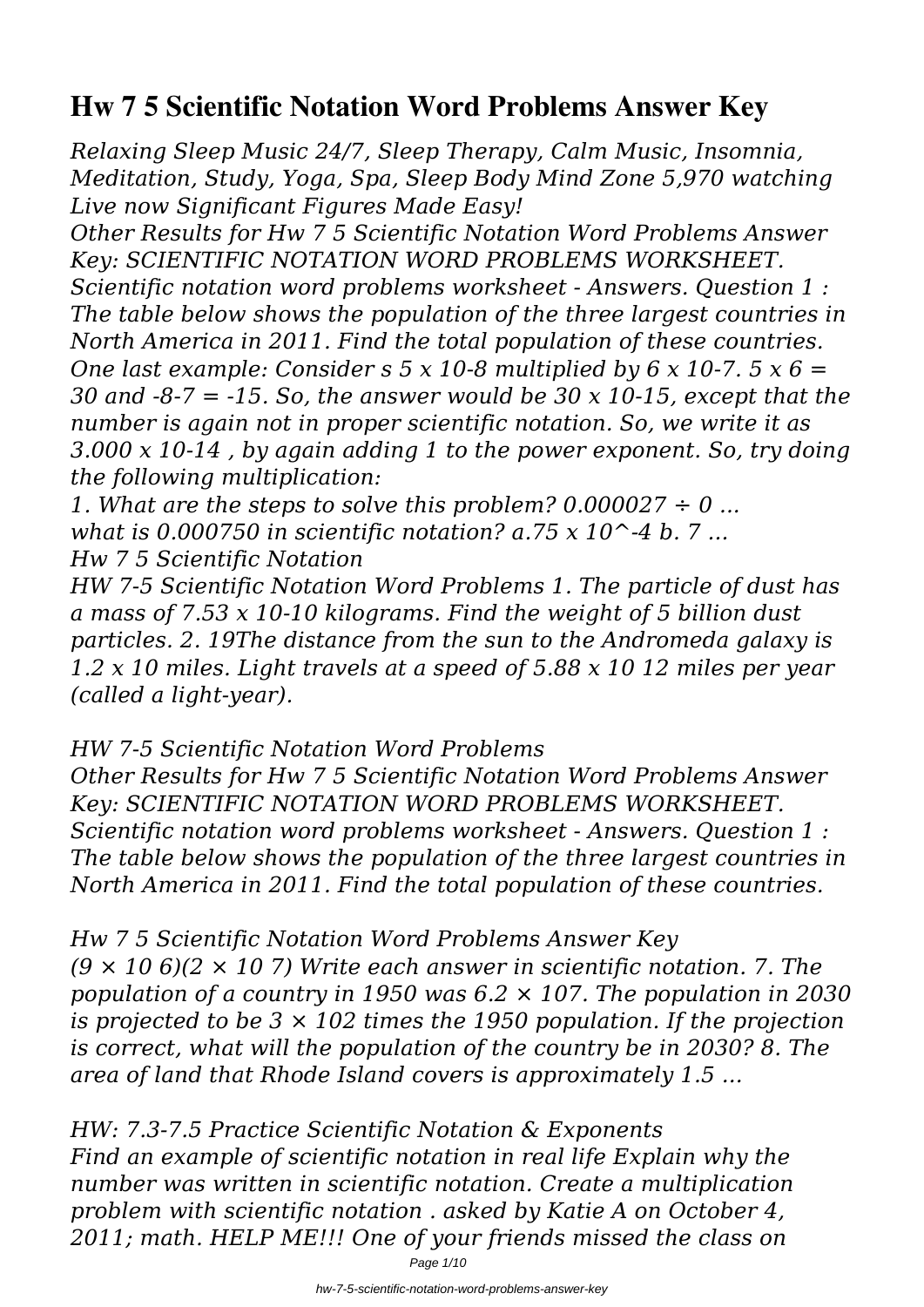*scientific notation.*

*what is 0.000750 in scientific notation? a.75 x 10^-4 b. 7 ...*

*1. What are the steps to solve this problem? 0.000027 ÷ 0 ... Find an example of scientific notation in real life Explain why the number was written in scientific notation. Create a multiplication problem with scientific notation . asked by Katie A on October 4, 2011; math. HELP ME!!! One of your friends missed the class on scientific notation.*

*10. What is 0.000750 in scientific notation? 75 × 10–4 7.5 ... Algebra II Name: \_\_\_\_\_Block\_\_\_\_\_ Date: \_\_\_\_\_ HW 7-5 Scientific Notation Word Problems -10 1. The particle of dust has a mass of 7.53 x 10 kilograms. Find the weight of 5 billion dust particles. 19 12 2. The distance from the sun to the Andromeda galaxy is 1.2 x 10 miles. Light travels at a speed of 5.88 x 10 miles per year (called a light-year*

### *(Solved) - Algebra II Name ...*

*Algebra II Name: \_\_\_\_\_Block\_\_\_\_\_ Date: \_\_\_\_\_ HW 7-5 Scientific Notation Word Problems -10 1. The particle of dust has a mass of 7.53 x 10 kilograms. Find the weight of 5 billion dust particles. 19 12 2. The distance from the sun to the Andromeda galaxy is 1.2 x 10 miles.*

# *(Solved) - Algebra II Name ...*

*One last example: Consider s 5 x 10-8 multiplied by 6 x 10-7. 5 x 6 = 30 and -8-7 = -15. So, the answer would be 30 x 10-15, except that the number is again not in proper scientific notation. So, we write it as 3.000 x 10-14 , by again adding 1 to the power exponent. So, try doing the following multiplication:*

# *Homework 1: Scientific notation*

*Math 7 Test: Powers-Exponents-Scientific Notation; Wed/Thurs-10/17,20 Math 7 Test: Powers-Exponents-Scientific Notation; Wed/Thurs-10/17,20 Class Topic: Real Number Properties; HW Finish questions 2,3 and 7 on page 2. Do not do the box. Class Topic: Real Number Properties; HW Finish questions 2,3 and 7 on page 2. Do not do the box.*

*Math 7 HW - Trello HW lay 8.5 1) Write 8,500 in scientific notation 2) Write .0085 in scientific notation 3) Write 5.09 • 104 in standard 00039 4) Write 3.9* Page 2/10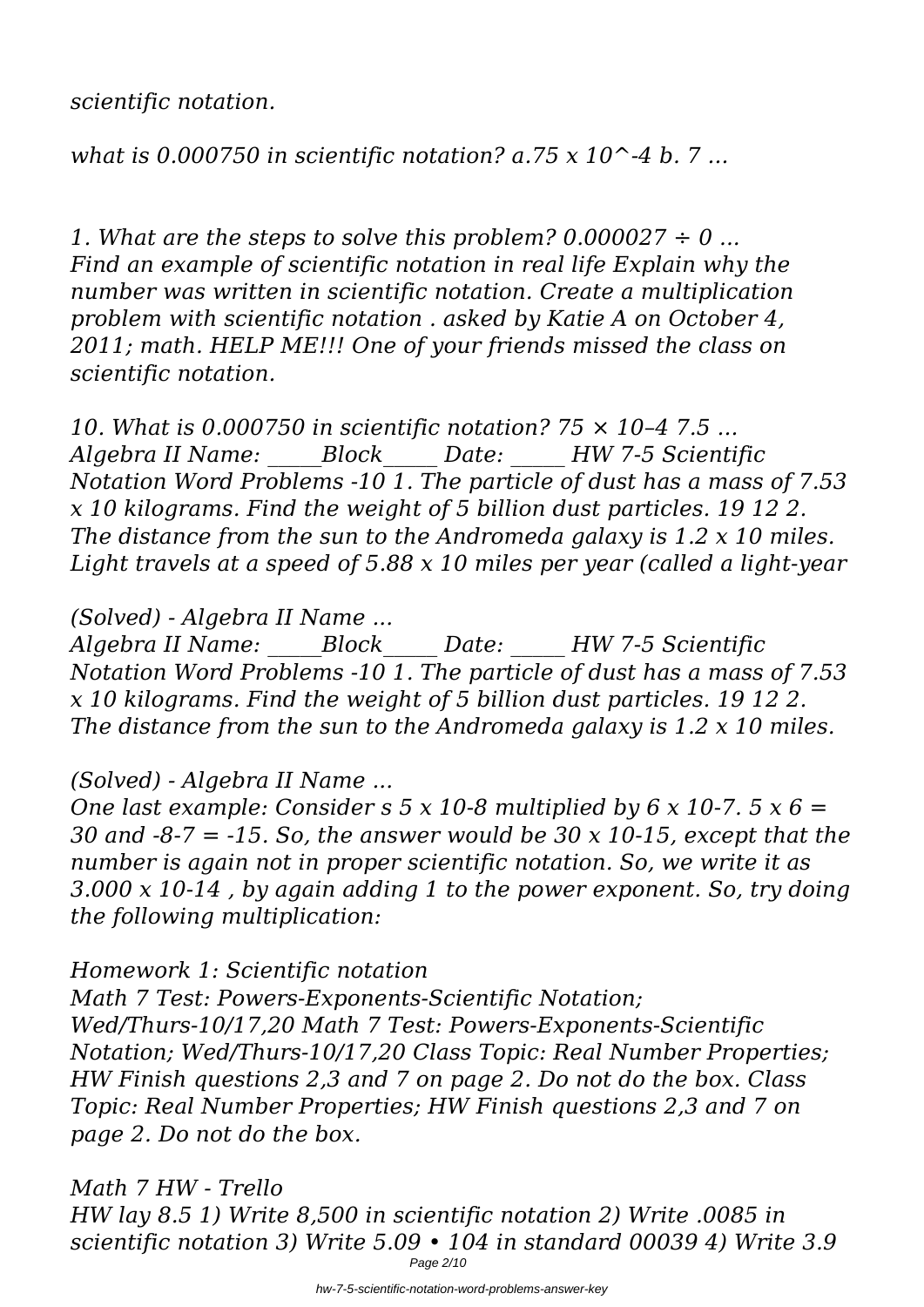*• 10-4 in Standard form 2,B3 5) Write 2,830 000 in scientific notation 6) Write .00003088 in scientific notation 7) Write 2.74 • 106 in Standard form 8) Write 1.83 • 10-2 in Standard form*

*AIM DO NOW HOMEWORK Worksheet: Scientific Notation Word ... Free math problem solver answers your algebra, geometry, trigonometry, calculus, and statistics homework questions with stepby-step explanations, just like a math tutor.*

*Convert to Scientific Notation 4.7 | Mathway Scientific notation is a standard way of writing very large and very small numbers so that they're easier to both compare and use in computations. To write in scientific notation, follow the form where N is a number between 1 and 10, but not 10 itself, and a is an integer (positive or negative number).*

*How to Write Numbers in Scientific Notation - dummies Scientific notation is a smart way of writing huge whole numbers and too small decimal numbers. This page contains worksheets based on rewriting whole numbers or decimals in scientific notation and rewriting scientific notation form to standard form. This set of printable worksheets is specially designed for students of grade 6 through grade 8.*

*Scientific Notation Worksheets*

*UNIT 3: FRACTIONS, DECIMALS, & PERCENTS Schedule Change: Unit 3-5 "Reducing Fractions" will be taught in between units 3-1 and 3-2.*

*Assignments - Mr. Allen's Math*

*Relaxing Sleep Music 24/7, Sleep Therapy, Calm Music, Insomnia, Meditation, Study, Yoga, Spa, Sleep Body Mind Zone 5,970 watching Live now Significant Figures Made Easy!*

*Scientific Notation and Significant Figures (1.7) Percent, and Scientific Notation (Calculators will NOT be used) Homework . SOL 7.1 - The student will: a) Investigate and describe the concept of negative exponents for powers of ten; b) Determine scientific notation for numbers greater than zero; c) Compare and order fractions, decimals, percents and numbers written in scientific notation*

*Unit 2: Fractions, Decimals, Percents, and Scientific ...* Page 3/10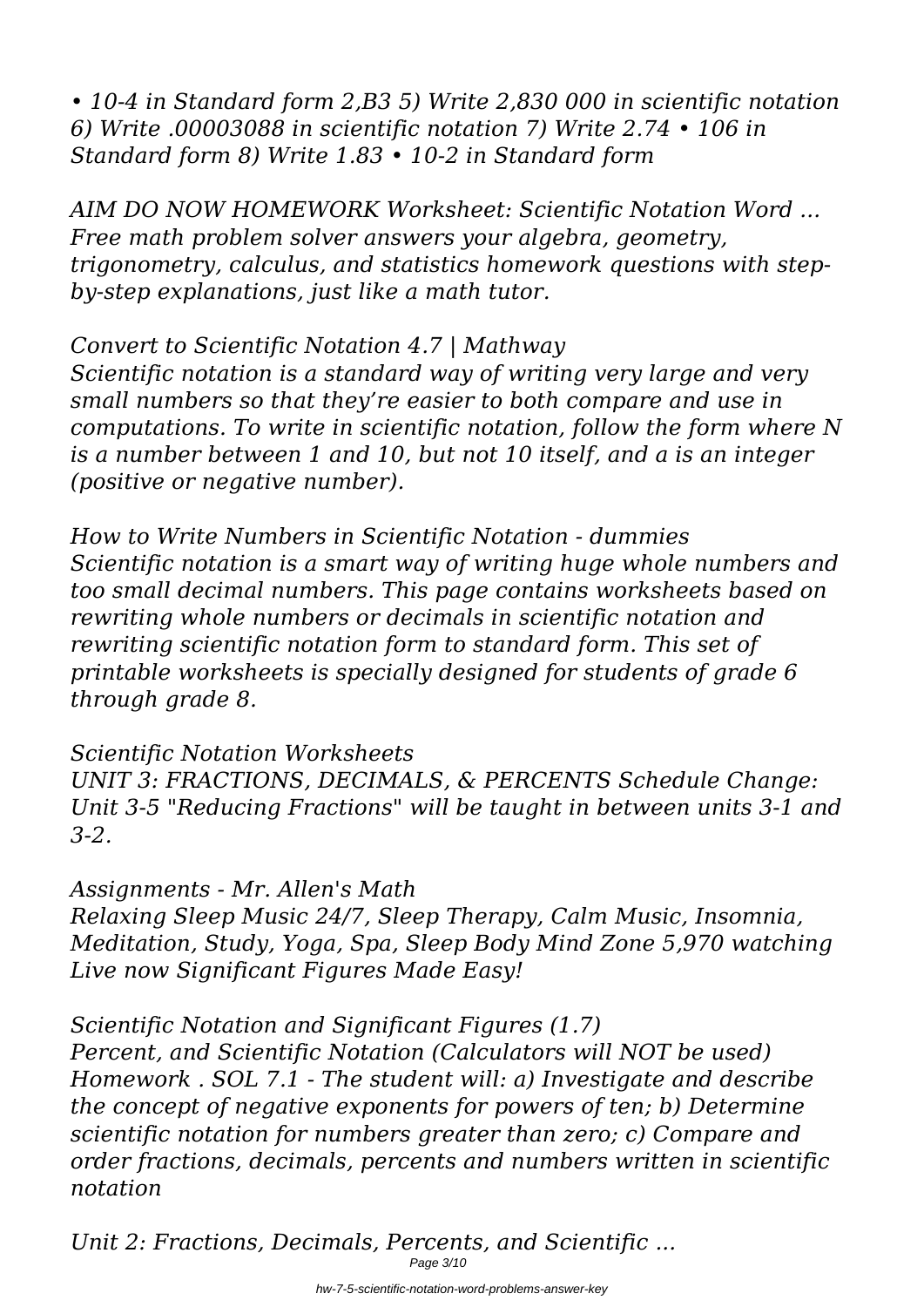*Welcome to Pre-Algebra 2019 - 2020: Home Class Notes Homework & Assessments Spiral Sets ... Notes/HW (Blank) 1. Zero and Negative Exponents. 2. Product and Quotient Rules. 3. Power to a Power. 4. Law of Exponents Practice. 5. Scientific Notation. 6. Mult & Div Scientific Notation. 7. Unit 3 Review Sheet. 8.*

### *Q1 Notes - Welcome to Pre-Algebra 2019 - 2020*

*How would you write 564,000,000 in scientific notation? Preview this quiz on Quizizz. How would you write -5.6 x 10-3 in standard form? ... Scientific Notation HW p.4 DRAFT. 10th - 12th grade. 35 times. Chemistry. 69% average accuracy. 2 years ago. tracimiller. 0. Save. Edit. Edit. Scientific Notation HW p.4 DRAFT. 2 years ago. by tracimiller ...*

### *Scientific Notation HW p.4 Quiz - Quizizz*

*Scientific notation is the way that scientists easily handle very large numbers or very small numbers. For example, instead of writing 0.0000000056, we write 5.6 x 10-9. So, how does this work? We can think of 5.6 x 10-9 as the product of two numbers: 5.6 (the digit term) and 10-9 (the exponential term).*

### *Math Skills - Scientific Notation*

*M8 1-2: Scientific Notation HW . Answer the following questions on your lined paper. 1. A computer can perform 4.66 x 108 calculations per second. What is this number in standard form? 2. The size of the Indian Ocean is 2.7 x 1010 square miles. The Arctic Ocean is 4.5 X 105 square miles.*

### *Unit 1 Real Number System Homework*

*SCIENTIFIC NOTATION. Because of the very large and very small numbers frequently encountered in most scientific disciplines it is both convenient and economical in terms of time and space to express numbers in so-called scientific notation rather than conventional notation.*

#### **Unit 1 Real Number System Homework**

#### **Hw 7 5 Scientific Notation Word Problems Answer Key**

Scientific notation is a standard way of writing very large and very small numbers so that they're easier to both compare and use in computations. To write in scientific notation, follow the form where N is a number between 1 and 10, but not 10 itself, and a is an integer (positive or negative number).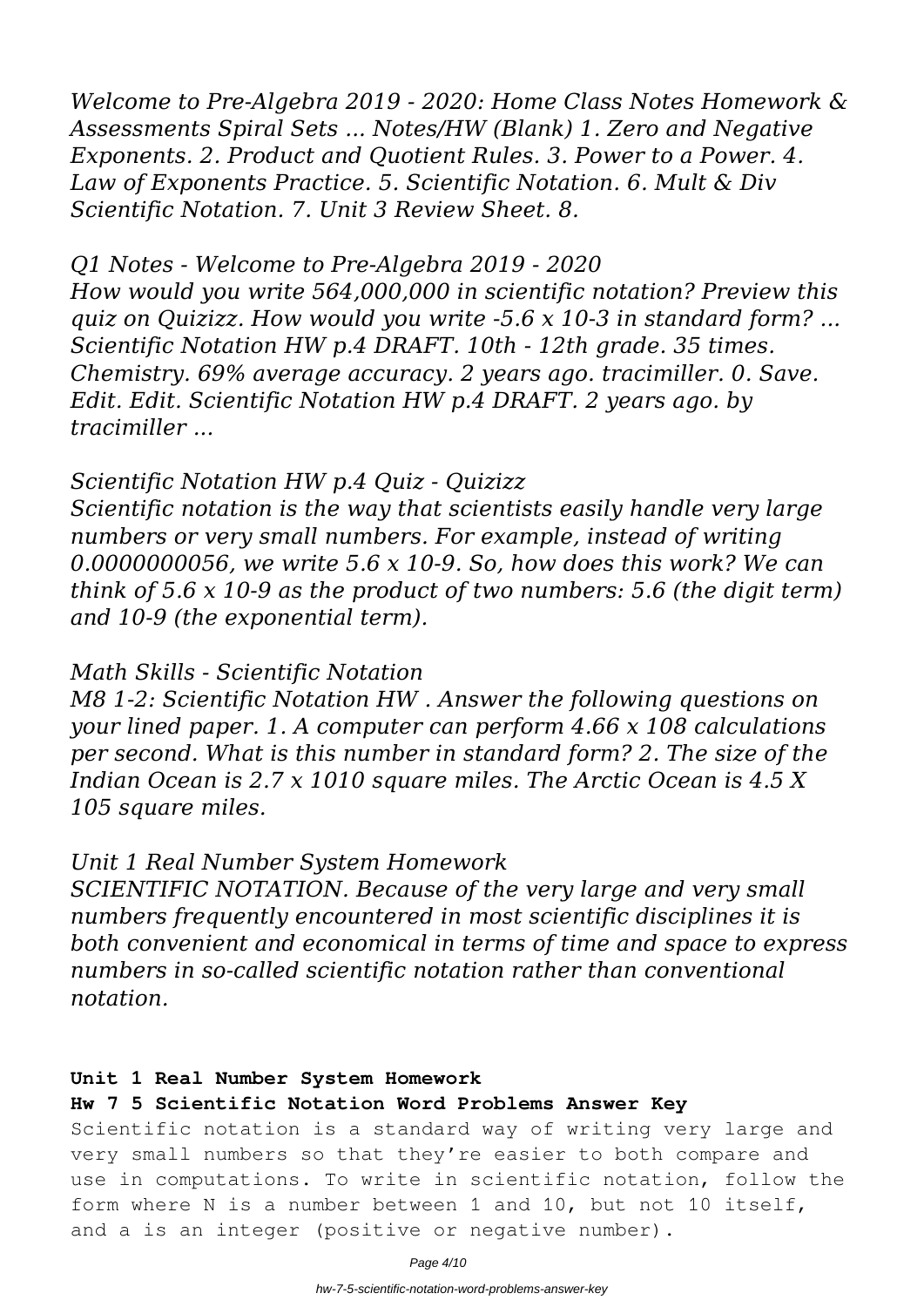#### **HW: 7.3-7.5 Practice Scientific Notation & Exponents**

 $(9 \times 10 \cdot 6)$  (2  $\times$  10 7) Write each answer in scientific notation. 7. The population of a country in 1950 was 6.2 × 107. The population in 2030 is projected to be 3 × 102 times the 1950 population. If the projection is correct, what will the population of the country be in 2030? 8. The area of land that Rhode Island covers is approximately 1.5 ...

*Unit 2: Fractions, Decimals, Percents, and Scientific ... Algebra II Name: \_\_\_\_\_Block\_\_\_\_\_ Date: \_\_\_\_\_ HW 7-5 Scientific Notation Word Problems -10 1. The particle of dust has a mass of 7.53 x 10 kilograms. Find the weight of 5 billion dust particles. 19 12 2. The distance from the sun to the Andromeda galaxy is 1.2 x 10 miles. Scientific Notation HW p.4 Quiz - Quizizz Welcome to Pre-Algebra 2019 - 2020: Home Class Notes Homework & Assessments Spiral Sets ... Notes/HW (Blank) 1. Zero and Negative Exponents. 2. Product and Quotient Rules. 3. Power to a Power. 4. Law of Exponents Practice. 5. Scientific Notation. 6. Mult & Div Scientific Notation. 7. Unit 3 Review Sheet. 8. UNIT 3: FRACTIONS, DECIMALS, & PERCENTS Schedule Change: Unit 3-5 "Reducing Fractions" will be taught in between units 3-1 and 3-2.*

Scientific Notation and Significant Figures (1.7)

#### Hw 7 5 Scientific Notation

HW 7-5 Scientific Notation Word Problems 1. The particle of dust has a mass of 7. 10-10 kilograms. Find the weight of 5 billion dust particles. 2. 19The distance from to the Andromeda galaxy is 1.2 x 10 miles. Light travels at a speed of 5.88 x 10 12 year (called a light-year).

#### HW 7-5 Scientific Notation Word Problems

Other Results for Hw 7 5 Scientific Notation Word Problems Answer Key: SCIENTIF NOTATION WORD PROBLEMS WORKSHEET. Scientific notation word problems worksheet - Answers. Question  $1$ : The table below shows the population of the th largest countries in North America in 2011. Find the total population of these cour

Hw 7 5 Scientific Notation Word Problems Answer Key

 $(9 \times 10 \cdot 6)(2 \times 10 \cdot 7)$  Write each answer in scientific notation. 7. The population of in 1950 was 6.2  $\times$  107. The population in 2030 is projected to be 3  $\times$  102 times to population. If the projection is correct, what will the population of the country be 8. The area of land that Rhode Island covers is approximately 1.5 ...

#### HW: 7.3-7.5 Practice Scientific Notation & Exponents

Find an example of scientific notation in real life Explain why the number was written scientific notation. Create a multiplication problem with scientific notation. asked Katie A on October 4, 2011; math. HELP ME!!! One of your friends missed the class scientific notation.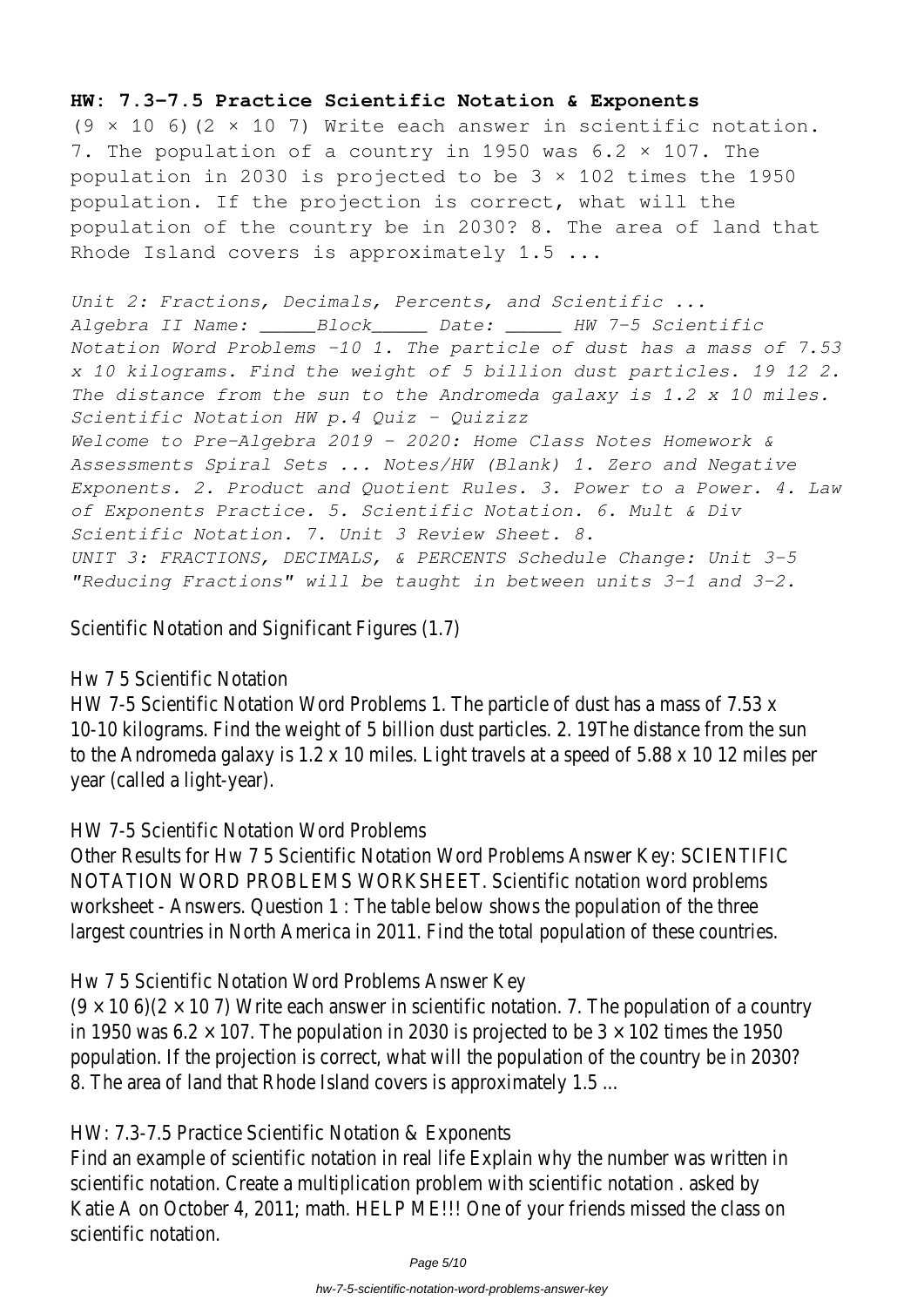what is 0.000750 in scientific notation? a.75 x 10^-4 b. 7 ...

1. What are the steps to solve this problem?  $0.000027 \div 0$  ...

Find an example of scientific notation in real life Explain why the number was written scientific notation. Create a multiplication problem with scientific notation . asked Katie A on October 4, 2011; math. HELP ME!!! One of your friends missed the class scientific notation.

10. What is 0.000750 in scientific notation? 75 × 10–4 7.5 ...

Algebra II Name: \_\_\_\_\_\_Block\_\_\_\_\_\_ Date: \_\_\_\_\_\_ HW 7-5 Scientific Notation Word Problems -10 1. The particle of dust has a mass of 7.53 x 10 kilograms. Find the w billion dust particles. 19 12 2. The distance from the sun to the Andromeda galaxy 10 miles. Light travels at a speed of 5.88 x 10 miles per year (called a light-year

(Solved) - Algebra II Name ...

Algebra II Name: \_\_\_\_\_Block\_\_\_\_\_ Date: \_\_\_\_\_ HW 7-5 Scientific Notation Word Problems -10 1. The particle of dust has a mass of  $7.53 \times 10$  kilograms. Find the w billion dust particles. 19 12 2. The distance from the sun to the Andromeda galaxy 10 miles.

(Solved) - Algebra II Name ...

One last example: Consider s 5 x 10-8 multiplied by 6 x 10-7. 5 x 6 = 30 and -8-7 the answer would be 30 x 10-15, except that the number is again not in proper so notation. So, we write it as  $3.000 \times 10-14$ , by again adding 1 to the power exponent. doing the following multiplication:

Homework 1: Scientific notation

Math 7 Test: Powers-Exponents-Scientific Notation; Wed/Thurs-10/17,20 Math 7 Powers-Exponents-Scientific Notation; Wed/Thurs-10/17,20 Class Topic: Real Numb Properties; HW Finish questions 2,3 and 7 on page 2. Do not do the box. Class Top Number Properties; HW Finish questions 2,3 and 7 on page 2. Do not do the box.

### Math 7 HW - Trello

HW lay 8.5 1) Write 8,500 in scientific notation 2) Write .0085 in scientific notati Write  $5.09 \cdot 104$  in standard 00039 4) Write  $3.9 \cdot 10 - 4$  in Standard form 2,B3 5) 2,830 000 in scientific notation 6) Write .00003088 in scientific notation 7) Writ in Standard form 8) Write 1.83 • 10-2 in Standard form

AIM DO NOW HOMEWORK Worksheet: Scientific Notation Word ...

Free math problem solver answers your algebra, geometry, trigonometry, calculus, statistics homework questions with step-by-step explanations, just like a math tut

Convert to Scientific Notation 4.7 | Mathway Scientific notation is a standard way of writing very large and very small numbers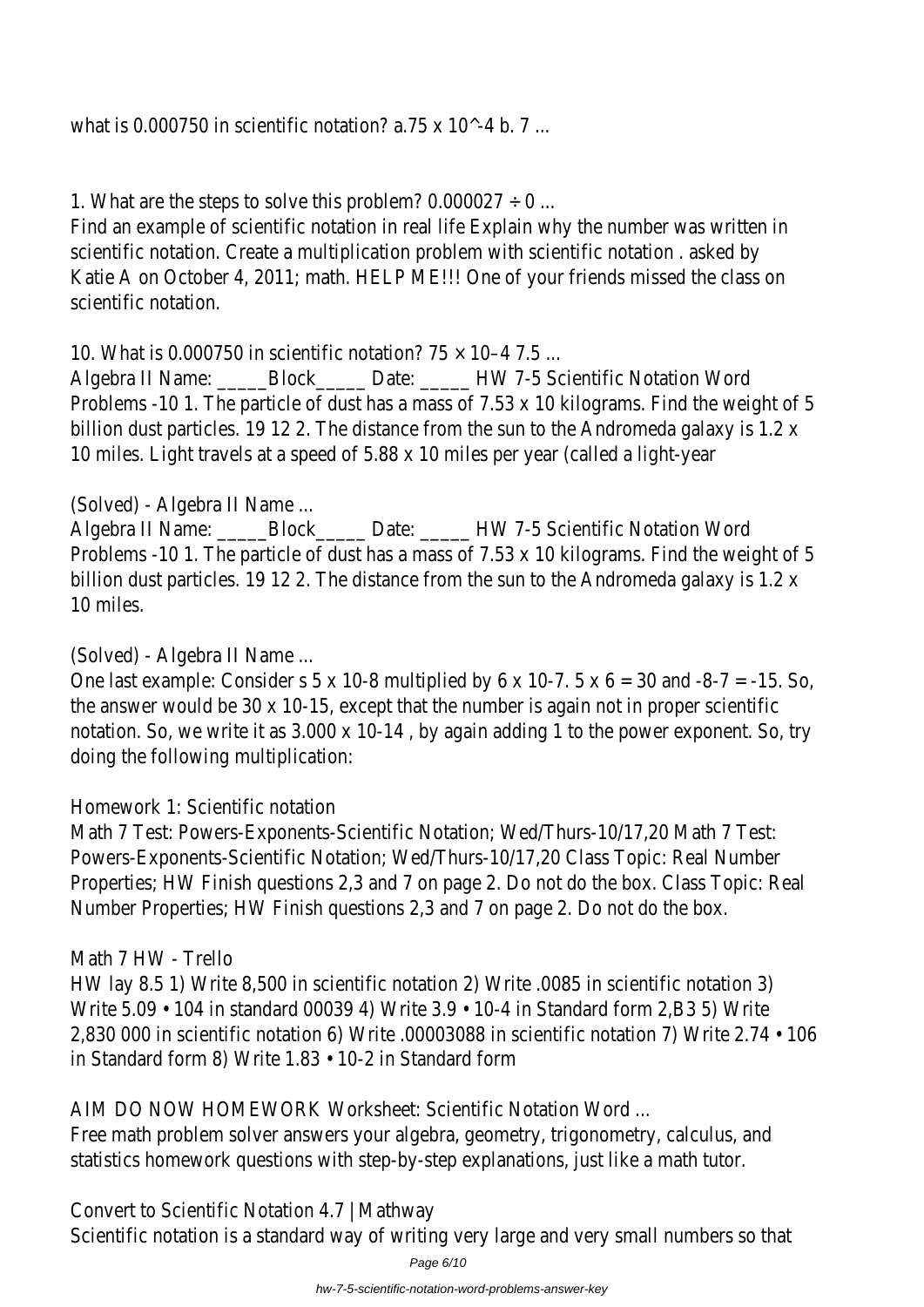they're easier to both compare and use in computations. To write in scientific notation, follow the form where N is a number between 1 and 10, but not 10 itself, and a is (positive or negative number).

How to Write Numbers in Scientific Notation - dummies

Scientific notation is a smart way of writing huge whole numbers and too small de numbers. This page contains worksheets based on rewriting whole numbers or dec scientific notation and rewriting scientific notation form to standard form. This set printable worksheets is specially designed for students of grade 6 through grade 8.

Scientific Notation Worksheets

UNIT 3: FRACTIONS, DECIMALS, & PERCENTS Schedule Change: Unit 3-5 "Reducing Fractions" will be taught in between units 3-1 and 3-2.

Assignments - Mr. Allen's Math

Relaxing Sleep Music 24/7, Sleep Therapy, Calm Music, Insomnia, Meditation, Study, Yoga, Spa, Sleep Body Mind Zone 5,970 watching Live now Significant Figures Made Easy!

Scientific Notation and Significant Figures (1.7)

Percent, and Scientific Notation (Calculators will NOT be used) Homework . SOL 7.1 The student will: a) Investigate and describe the concept of negative exponents for of ten; b) Determine scientific notation for numbers greater than zero; c) Compare order fractions, decimals, percents and numbers written in scientific notation

Unit 2: Fractions, Decimals, Percents, and Scientific ...

Welcome to Pre-Algebra 2019 - 2020: Home Class Notes Homework & Assessment Sets ... Notes/HW (Blank) 1. Zero and Negative Exponents. 2. Product and Quotient 3. Power to a Power. 4. Law of Exponents Practice. 5. Scientific Notation. 6. Mult Scientific Notation. 7. Unit 3 Review Sheet. 8.

Q1 Notes - Welcome to Pre-Algebra 2019 - 2020

How would you write 564,000,000 in scientific notation? Preview this quiz on Qui would you write -5.6 x 10-3 in standard form? ... Scientific Notation HW p.4 DRAFT - 12th grade. 35 times. Chemistry. 69% average accuracy. 2 years ago. tracimiller. Edit. Edit. Scientific Notation HW p.4 DRAFT. 2 years ago. by tracimiller ...

Scientific Notation HW p.4 Quiz - Quizizz

Scientific notation is the way that scientists easily handle very large numbers or v numbers. For example, instead of writing 0.0000000056, we write 5.6 x 10-9. So, this work? We can think of  $5.6 \times 10-9$  as the product of two numbers:  $5.6$  (the digital and 10-9 (the exponential term).

Math Skills - Scientific Notation

M8 1-2: Scientific Notation HW. Answer the following questions on your lined pap computer can perform 4.66 x 108 calculations per second. What is this number in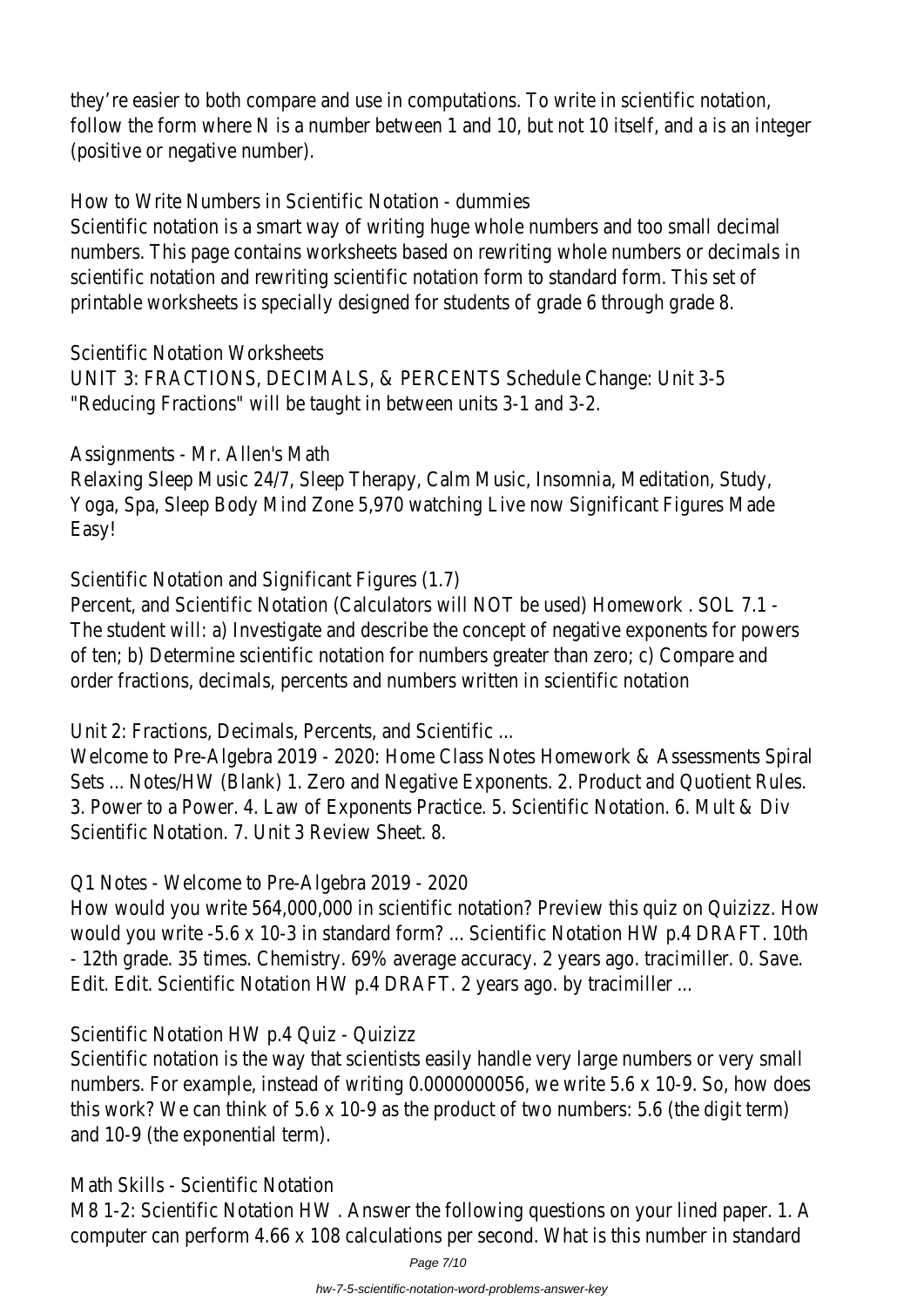form? 2. The size of the Indian Ocean is 2.7 x 1010 square miles. The Arctic Ocean 105 square miles.

Unit 1 Real Number System Homework

SCIENTIFIC NOTATION. Because of the very large and very small numbers frequently encountered in most scientific disciplines it is both convenient and economical in t time and space to express numbers in so-called scientific notation rather than con notation.

Scientific Notation Worksheets

AIM DO NOW HOMEWORK Worksheet: Scientific Notation Word ...

HW lay 8.5 1) Write 8,500 in scientific notation 2) Write .0085 in scientific notati Write  $5.09 \cdot 104$  in standard 00039 4) Write  $3.9 \cdot 10 - 4$  in Standard form 2,B3 5) 2,830 000 in scientific notation 6) Write .00003088 in scientific notation 7) Writ in Standard form 8) Write 1.83 • 10-2 in Standard form

*Math 7 HW - Trello*

*Q1 Notes - Welcome to Pre-Algebra 2019 - 2020*

*How would you write 564,000,000 in scientific notation? Preview this quiz on Quizizz. How would you write -5.6 x 10-3 in standard form? ... Scientific Notation HW p.4 DRAFT. 10th - 12th grade. 35 times. Chemistry. 69% average accuracy. 2 years ago. tracimiller. 0. Save. Edit. Edit. Scientific Notation HW p.4 DRAFT. 2 years ago. by tracimiller ...*

*How to Write Numbers in Scientific Notation - dummies*

*HW 7-5 Scientific Notation Word Problems 1. The particle of dust has a mass of 7.53 x 10-10 kilograms. Find the weight of 5 billion dust particles. 2. 19The distance from the sun to the Andromeda galaxy is 1.2 x 10 miles. Light travels at a speed of 5.88 x 10 12 miles per year (called a light-year).*

Hw 7 5 Scientific Notation (Solved) - Algebra II Name ... 10. What is 0.000750 in scientific notation?  $75 \times 10-4$  7.5 ...

Homework 1: Scientific notation

**Find an example of scientific notation in real life Explain why the number was written in scientific notation. Create a multiplication problem with scientific notation . asked by Katie A on October 4, 2011; math. HELP ME!!! One of your friends missed the class on scientific notation.**

**Free math problem solver answers your algebra, geometry, trigonometry, calculus, and statistics homework questions with step-**

Page 8/10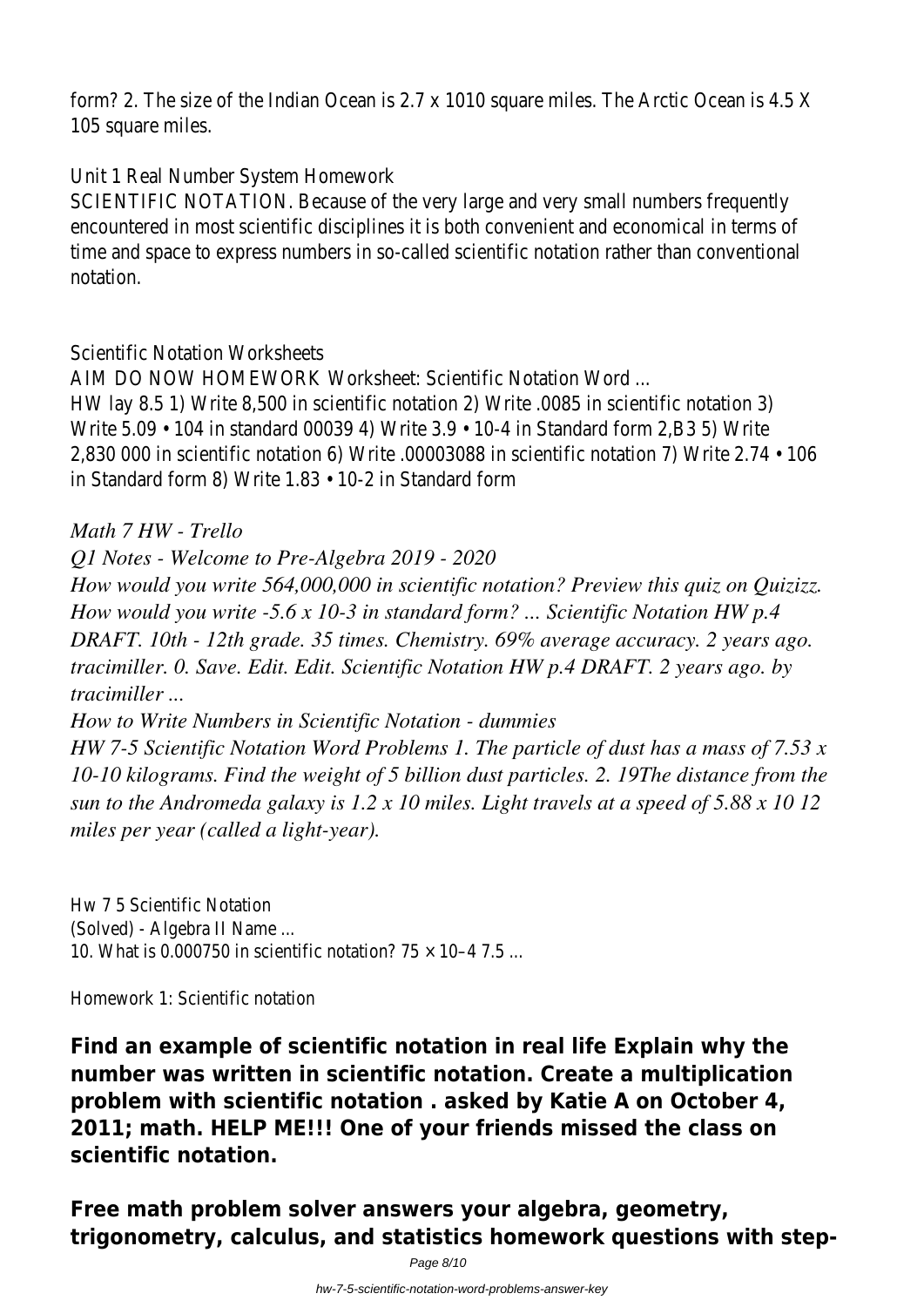**by-step explanations, just like a math tutor.**

**Scientific notation is a smart way of writing huge whole numbers and too small decimal numbers. This page contains worksheets based on rewriting whole numbers or decimals in scientific notation and rewriting scientific notation form to standard form. This set of printable worksheets is specially designed for students of grade 6 through grade 8.**

### **Math Skills - Scientific Notation**

Algebra II Name: \_\_\_\_\_ Block \_\_\_\_\_ Date: \_\_\_\_\_ HW 7-5 Scientific Notation Word Problems -10 1. The particle of dust has a mass of 7.53 x 10 kilograms. Find the weight of 5 billion dust particles. 19 12 2. The distance from the sun to the Andromeda galaxy is 1.2 x 10 miles. Light travels at a speed of 5.88 x 10 miles per year (called a light-year Scientific notation is the way that scientists easily handle very large numbers or very small numbers. For example, instead of writing 0.0000000056, we write 5.6 x 10-9. So, how does this work? We can think of  $5.6 \times 10-9$  as the product of two numbers: 5.6 (the digit term) and 10-9 (the exponential term). **Convert to Scientific Notation 4.7 | Mathway** M8 1-2: Scientific Notation HW . Answer the following questions on your lined paper. 1. A computer can perform 4.66 x 108 calculations per second. What is this number in standard form? 2. The size of the Indian Ocean is 2.7 x 1010 square miles. The Arctic Ocean is 4.5 X 105 square miles. Percent, and Scientific Notation (Calculators will NOT be used) Homework . SOL 7.1 - The student will: a) Investigate and describe the concept of negative exponents for powers of ten; b) Determine scientific notation for numbers greater than zero; c) Compare and order fractions, decimals, percents and numbers written in scientific notation

*Math 7 Test: Powers-Exponents-Scientific Notation; Wed/Thurs-10/17,20 Math 7 Test: Powers-Exponents-Scientific Notation; Wed/Thurs-10/17,20 Class Topic: Real Number Properties; HW Finish questions 2,3 and 7 on page 2. Do not do the box. Class Topic: Real Number Properties; HW Finish questions 2,3 and 7 on page 2. Do not do the box. SCIENTIFIC NOTATION. Because of the very large and very small numbers frequently encountered in most scientific disciplines it is both convenient and economical in terms of time and space to express numbers in so-called scientific notation rather than conventional notation.*